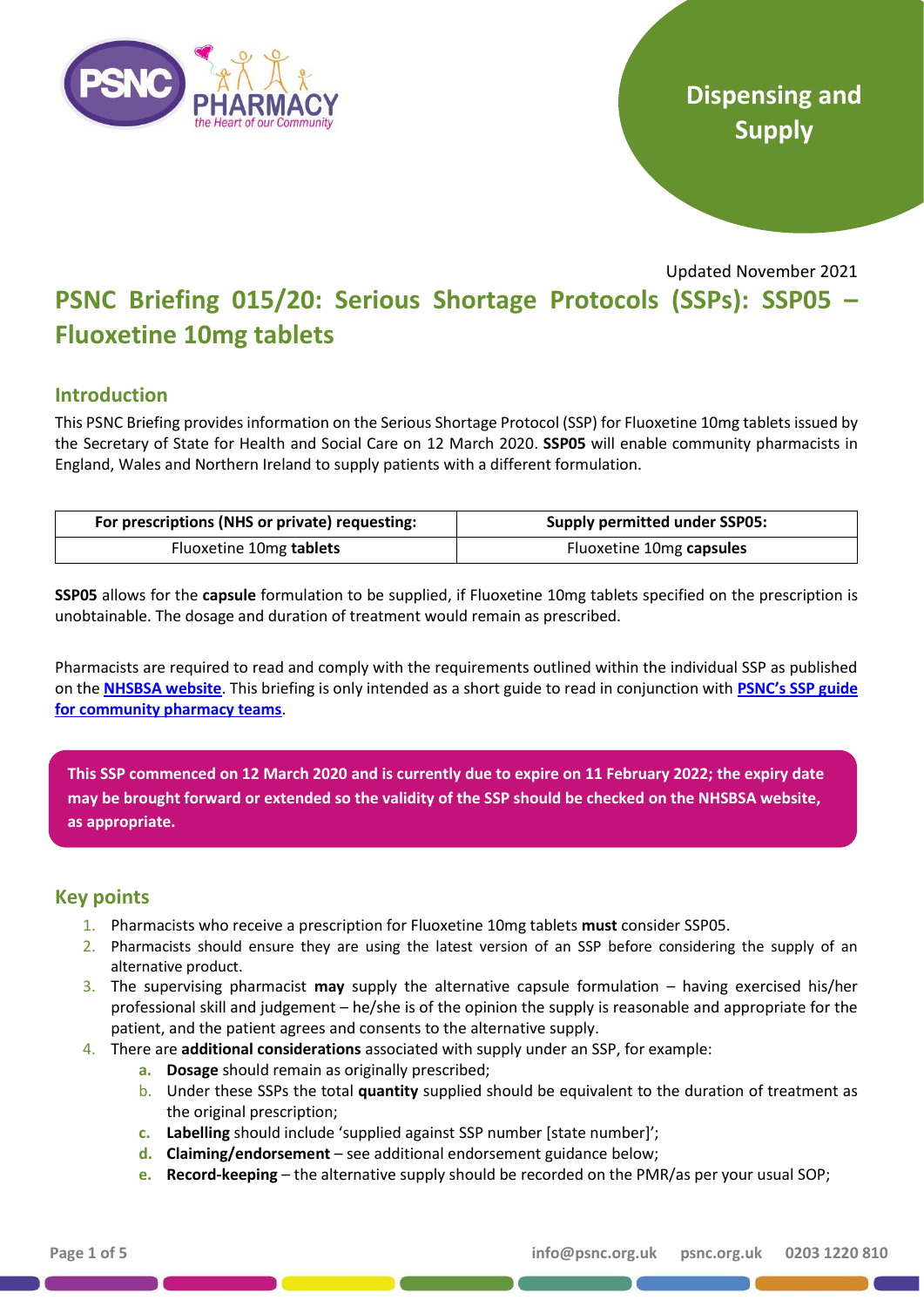

- f. GP notification is not required for these SSPs but may be professionally/clinically appropriate in certain cases;
- **g. Patient consent/agreement** if a patient declines an alternative under an SSP you should advise them to return to the prescriber; and
- h. All prescriptions in England are covered under these SSPs, including hospital and private prescriptions.

## **Endorsements**

To ensure correct payments (fees and reimbursement) for any supplies made against this SSP, the contractor must endorse the prescription form, EPS Token or Electronic Reimbursement Endorsement Message (EREM) as per Clause 9, Part II of the Drug Tariff. When supplying in accordance with these SSPs, contractors should refer to the updated endorsement guidance for each SSP available on **NHSBSA's SSP page**.

If the contractor chooses to endorse the EPS Token instead of the EREM, then they will need to indicate on the EREM either "ND" or "Not dispensed" and then proceed with the endorsement on the EPS Token. Please see below the required endorsements for this SSP.

- **'SSP 005' or 'NCSO'** to indicate that the supply was made in accordance with an SSP. For endorsement purposes, SSP05 should be endorsed as SSP 005. (**Note.** A transition period (1 June 2021 - 5 February 2022 (i.e. for January's prescriptions claimed by 5 February)) has been agreed to enable use of the existing 'NCSO' endorsement until February 2022 (i.e. for January's prescriptions claimed by 5 February).During the transition period, the NHSBSA will accept either the new 'SSP' or existing 'NCSO' endorsement for any SSP claims submitted using electronic prescriptions, EPS tokens of FP10 paper prescriptions.)
- **For SSP05, other usual endorsements relating to drug, strength, formulation and quantity are not necessary as presence of just the 'SSP 005' or 'NCSO' endorsement would clearly indicate to the NHSBSA what was supplied.**

See below worked endorsement example for a supply made under SSP05:

| <b>Prescription for</b>    | <b>Alternative</b><br>supplied<br>under SSP05 |                | <b>Endorsement example</b>                                       |
|----------------------------|-----------------------------------------------|----------------|------------------------------------------------------------------|
| Fluoxetine 10mg<br>tablets | Fluoxetine 10mg<br>capsules                   | <b>SSP 005</b> | <b>Fluoxetine 10mg tablets</b><br>30 tablets<br>One tablet daily |
|                            |                                               |                |                                                                  |

If the contractor chooses to endorse the EPS Token instead of the EREM, then they will need to indicate on the EREM either "ND" or "Not dispensed" and then proceed with the endorsement on the EPS Token. Please see below the required endorsements for this SSP.

SSP endorsed FP10 paper prescriptions and EPS Tokens must be placed at the front of the red separator (preferably tied with an elastic band) when submitted to the NHSBSA for processing. **DO NOT** place SSP-endorsed Tokens with other Tokens submitted as part of usual end of month submission process (Tokens with paid and exempt status declaration except for age-exempt patients).

**See below worked endorsement example for a supply made under SSP05 on electronic prescription:**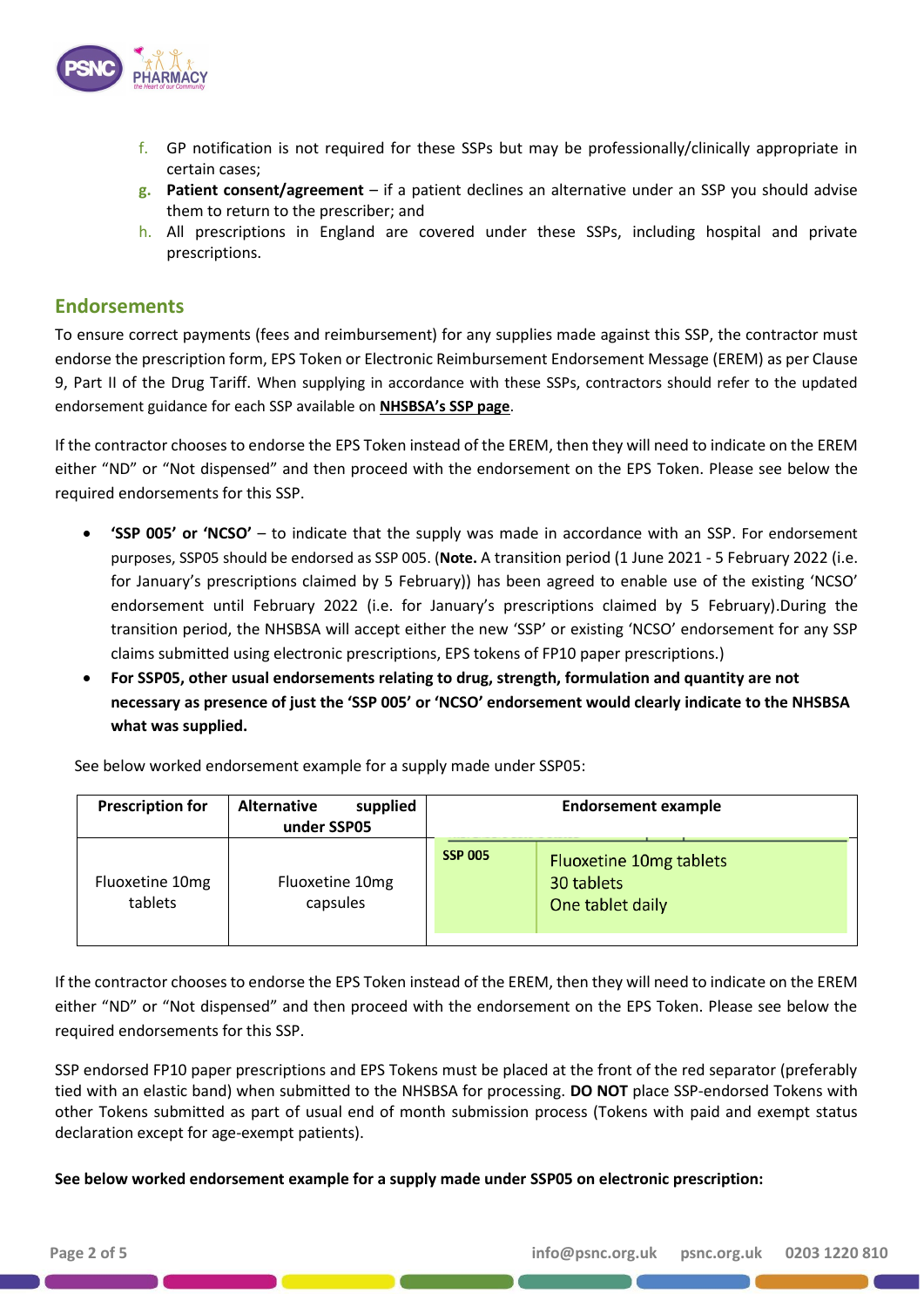

Where '**SSP' endorsement functionality is available** on the dispensing system the contractor must select SSP, select the appropriate pack in the system and input/endorse the three-digit reference number.

| Prescription<br>for                | Pharmacy contractor supplies and selects in system pack of | <b>Endorsement example</b> |
|------------------------------------|------------------------------------------------------------|----------------------------|
| Fluoxetine<br>10mg tablets x<br>30 | Fluoxetine 10mg capsules x 30                              | <b>SSP 005</b>             |

Where '**SSP' endorsement functionality is NOT available** on the dispensing system, but the contractor is able to use the 'NCSO' functionality for SSPs then endorse 'NCSO' and supply the additional information as detailed in the table below. Note: there should be no spaces in between the wording for the endorsement options as outlined in the table below. **Please note the 'NCSO' endorsement can only be used until the 5 February 2022 (i.e. for January's prescriptions claimed by 5 February).**

| Prescription<br>for                       | <b>Pharmacy contractor</b><br>supplied | <b>Endorsement example</b> |
|-------------------------------------------|----------------------------------------|----------------------------|
| <b>Fluoxetine</b><br>10mg tablets x<br>30 | Fluoxetine 10mg<br>capsules x 30       | <b>NCSO</b>                |

See our [PSNC Briefing 011/21: Serious Shortage Protocols \(SSPs\) updated endorsing](https://psnc.org.uk/wp-content/uploads/2021/05/PSNC-Briefing-011.21-Serious-Shortage-Protocols-SSPs-updated-endorsing-guidance.pdf) for the full endorsement guidance.

## **Prescription charges**

For each item, only one prescription charge will be applicable for patients who are not exempt from prescription charges. The only circumstance in which patients would not have to pay for a prescription charge is where an SSP requires a lower quantity to be supplied. Please note that the SSP for Fluoxetine 10mg tablets does not allow for a lower quantity to be supplied, so patients will continue to pay prescription charges (unless they are already exempt).

# **Top Tips**

- NHSBSA advise that contractor SSP claims should be clear and unambiguous and follow the protocol guidelines – NHSBSA processing staff must be able to determine what has been supplied.
- Ensure that the dispensed notification messages for all EPS SSP claims are submitted on time each month and before the expiry date of the SSP. View our **[SSP submission reminder](https://psnc.org.uk/our-news/contractor-notice-ssp-submission-reminder/)** to ensure your SSP claims are appropriately submitted to NHSBSA for reimbursement.
- Provided that supplies are made within the expiry date of the SSP05, any SSP claims will continue to be accepted for up to three calendar months after expiry or withdrawal of the SSP. For example, SSP for Fluoxetine 10mg tablets, which is due to expire on 11 February 2022, the NHSBSA would look for the "SSP" endorsement in the February batch (submitted by the 5 March), March batch (submitted by the 5 April), April batch (submitted by the 5 May).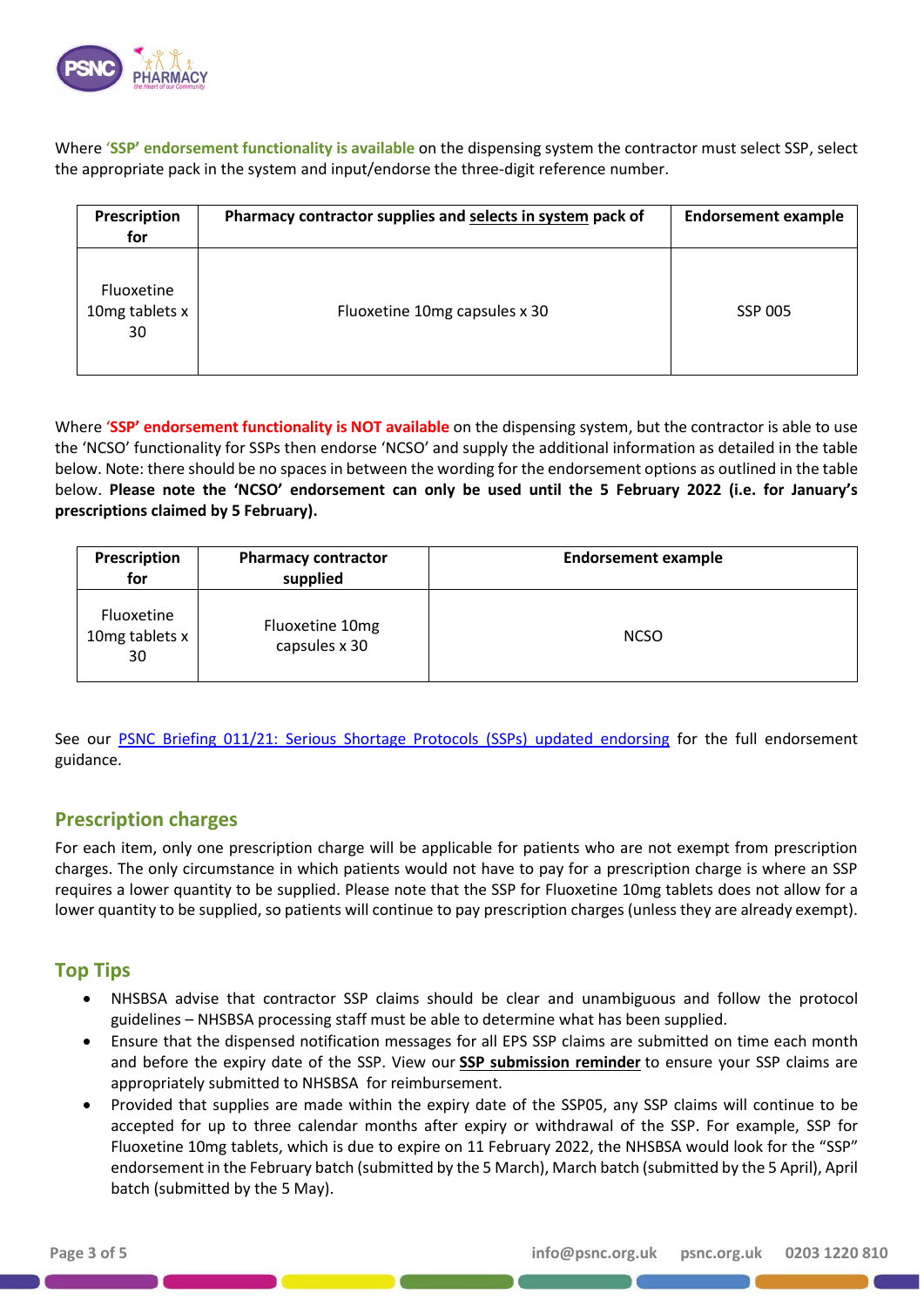

- Pharmacy teams are advised to submit SSP claims using the EPS Token if the PMR systems do not support/capture all the SSP endorsement requirements for a valid SSP claim.
- If using the EPS Token to submit SSP claims, remember need to indicate on the EREM or electronic claim message either "ND" or "Not dispensed" and then proceed with the endorsement on the EPS Token to avoid double-claiming.
- Where available, use the claim amend facility on your PMR system to rectify any incorrect EPS claims already submitted within a calendar month.
- Check that the correct number of patient charges are collected and declared on the end of month FP34C submission form.
- Any paper prescriptions or Tokens with SSP claims need to be placed in a red separator (and kept separate from other Tokens for non-payment i.e. with paid/exempt status).
- Pharmacy contractors are advised to keep a record of all SSP claims submitted each month to reconcile against the Schedule of Payments.
- For guidance on SSPs in Wales, click **[here](http://www.cpwales.org.uk/getattachment/Dispensing-and-supply/Medicines-Shortages/SSP-NHS-Wales-Operational-Guidance-2019.pdf.aspx?lang=en-GB)**.
- For guidance on SSPs in Northern Ireland, click **[here](https://www.communitypharmacyni.co.uk/serious-shortage-protocols-ssps-2/)**.

## **SSP FAQs**

#### **Q. Can pharmacists supply an alternative Fluoxetine product (for e.g. oral solution) not listed in the SSP?**

**A.** Pharmacists are not able to deviate from the SSP on what to supply to patients; they can only supply alternative as outlined in the SSP for Fluoxetine 10mg tablets. However, if pharmacists think that an alternative product not listed in the SSP would be suitable for the patient, such as Fluoxetine liquid because the patient has difficulty swallowing capsules, they should either contact the prescriber to discuss this (with the patient's consent) or direct the patient back to their prescriber.

#### **Q. Can I obtain and supply the unlicensed Fluoxetine 10mg tablets against the SSP?**

**A.** No. Supply of unlicensed tablets are not covered by SSP05 for Fluoxetine 10mg tablets. The need for an unlicensed product needs to be determined by the prescriber. If the unlicensed product is required, the prescription would need to specify 'Fluoxetine 10mg tablets (Special Order)'and the prescription needs to be endorsed as a Non-Part VIIIB special.

#### **Q. Does the SSP apply in Scotland, Northern Ireland and Wales?**

**A.** The SSP applies in England, Wales and Northern Ireland. It does **NOT** apply in Scotland.

### **Q. How can I check if I have been correctly paid for any supplies made under SSPs?**

**A.** The total of any SSP fees paid will appear on your monthly Schedule of Payment under 'SSP Remuneration (SSP fees)'. The 'SSP reimbursement' field will indicate the total VAT element only applicable to any supplies made under SSPs. Contractors are strongly advised to keep a monthly record of all supplies made against SSPs to reconcile against the Schedule of Payments.

### **Resources**

#### **[PSNC Briefing 011/21](https://psnc.org.uk/wp-content/uploads/2021/05/PSNC-Briefing-011.21-Serious-Shortage-Protocols-SSPs-updated-endorsing-guidance.pdf) -** This PSNC Briefing relates to the updated endorsing guidance for SSPs

**[PSNC Briefing 023/19](https://psnc.org.uk/wp-content/uploads/2019/08/PSNC-Briefing-023.19-Serious-Shortage-Protocols-FINAL-PUBLISHED-v2.0.pdf)** - This PSNC Briefing describes how SSPs will work in practice and provides guidance on what you need to do if an SSP is put in place.

#### **[NHSBSA SSP page](https://www.nhsbsa.nhs.uk/pharmacies-gp-practices-and-appliance-contractors/serious-shortage-protocols-ssps)**

**If you have any queries on this PSNC Briefing or you require more information, please contact:**

- **PSNC's Dispensing and Supply Team (**[info@psnc.org.uk](mailto:info@psnc.org.uk)**)**
- **Suraj Shah, Drug Tariff and Reimbursement Manager (**[Suraj.Shah@psnc.org.uk](mailto:Suraj.Shah@psnc.org.uk)**)**